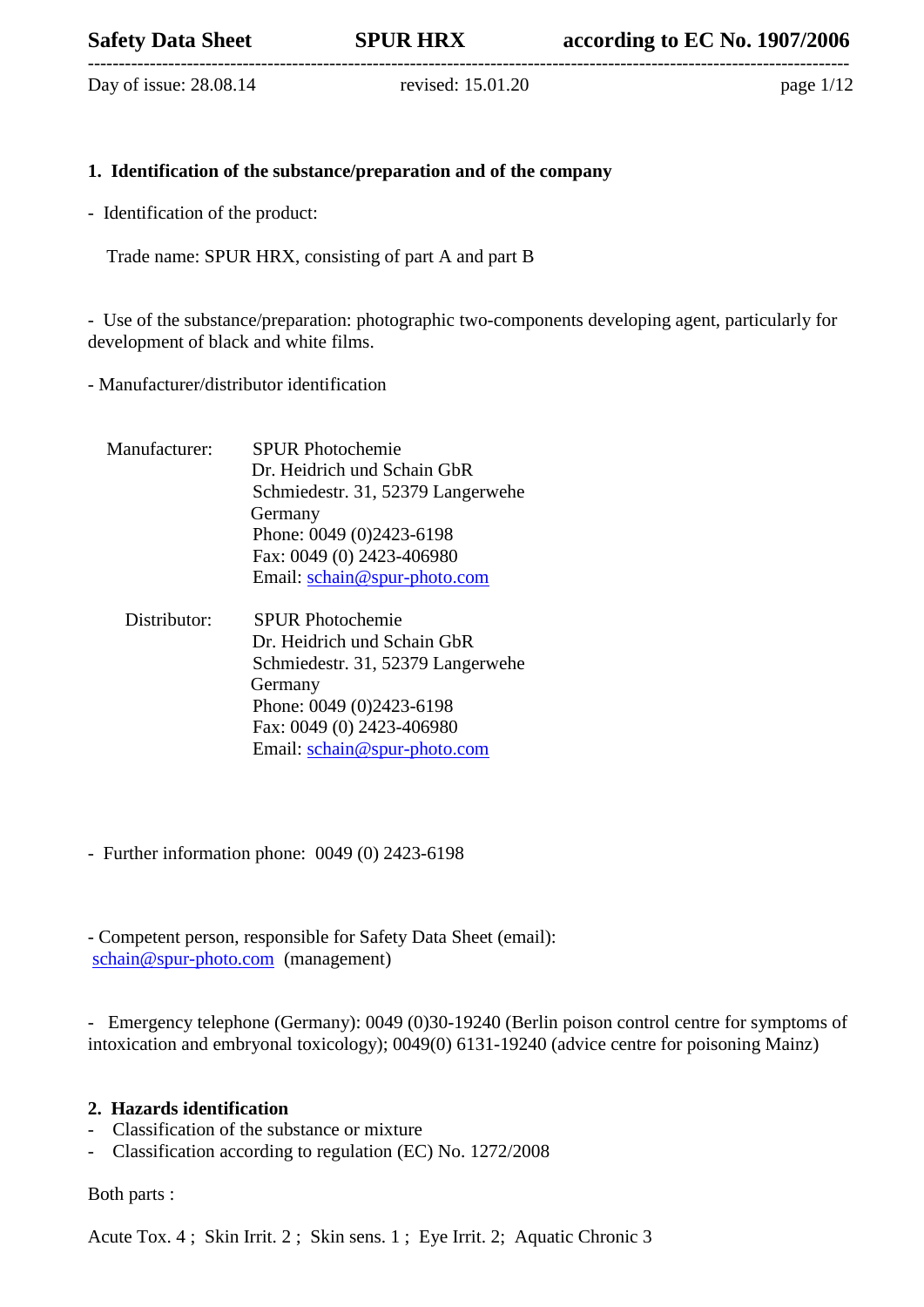--------------------------------------------------------------------------------------------------------------------------- Day of issue: 28.08.14 revised: 15.01.20 page 2/12

- H 302 Harmful if swallowed H 315 Causes skin irritation
- H 317 May cause an allergic skin reaction
- H 319 Causes serious eye irritation
- H 412 Harmful to aquatic life with long lasting effects
- Labelling elements
- Labelling according to regulation (EC) No. 1272/2008

The mixture is classified and labelled according to the CLP Regulation

## Both parts:

- Hazard pictograms



- Signal word: Warning
- Hazard statements

H 302 Harmful if swallowed H 315 Causes skin irritation

- H 317 May cause an allergic skin reaction
- H 319 Causes serious eye irritation
- H 412 Harmful to aquatic life with long lasting effects
- Precautionary statements

P 273 Avoid release to the environment

P 301 + P 312 IF SWALLOWED: Call a POISON CENTER or doctor/physician if you feel unwell P 302 + P 352 IF ON SKIN: Wash with plenty of soap and water

P 305 + P 351 + P 338 IF IN EYES: Rinse cautiously with water for several minutes. Remove contact lenses, if present and easy to do. Continue rinsing

P 337 + P 313 If eye irritation persists: Get medical advice/attention

- Other hazards

- Results of the PBT and vPvB assessments
- PBT: not applicable
- vPvB: not applicable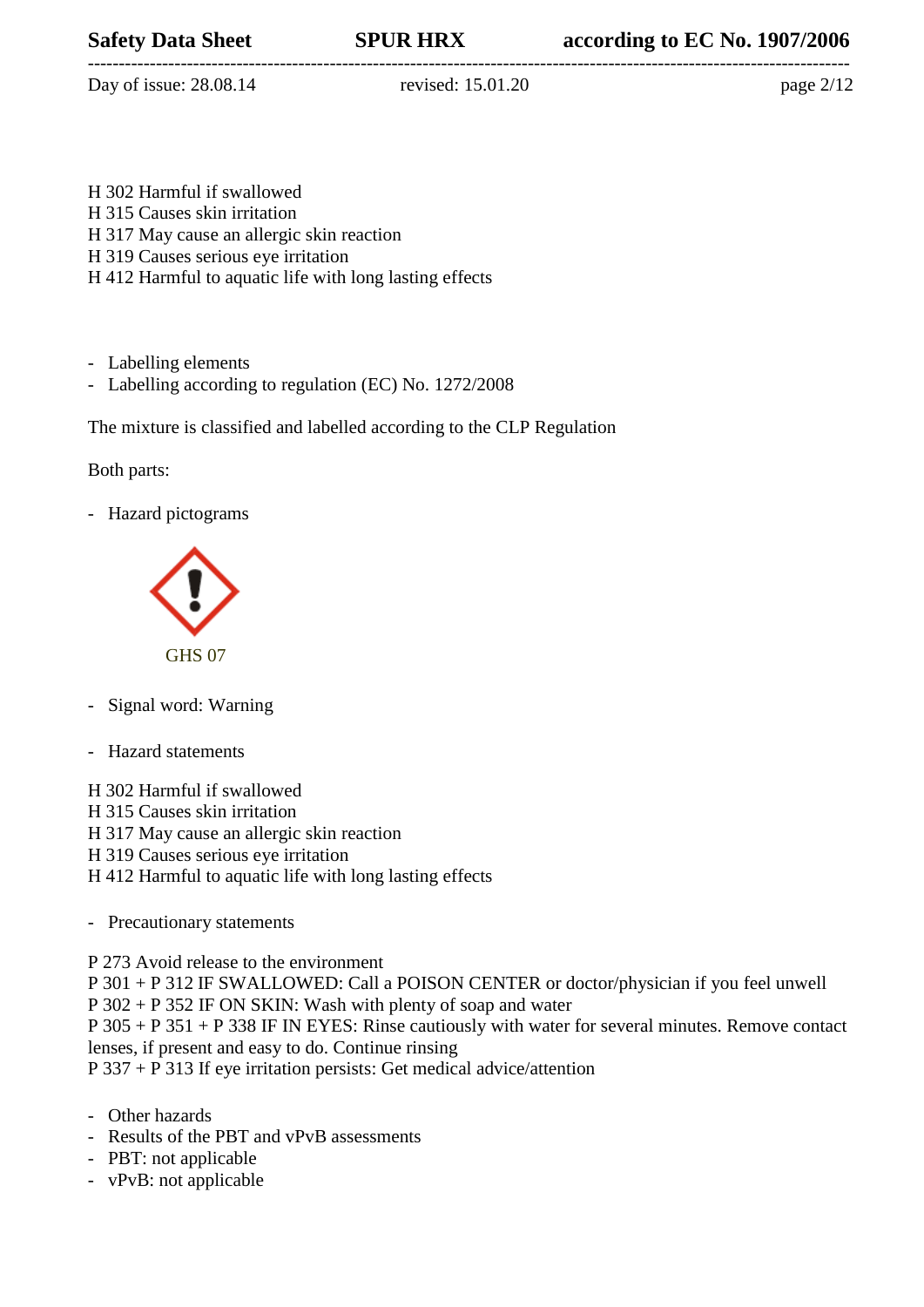Day of issue: 28.08.14 revised: 15.01.20 page 3/12

### **3. Composition/Information on ingredients**

Part A:

- Chemical characterisation: aqueous solution

- Hazardous ingredients:

Potassium carbonate: EINECS: 209-529-3; CAS RN: 584-08-7 Percentage:  $<$  3 % Classification according to Regulation (EC) No. 1272/2008: Skin Irrit. 2 H 315; Eye Irrit. 2 H 319; STOT SE 3 H 335

Trilon C: EINECS: 205-391-3; CAS RN: 140-01-2 Percentage:  $< 1 \%$ Classification according to Regulation (EC) No. 1272/2008: Acute Tox. (inhalative) 4 H 332; Repr. Lact. 2 H 361

Diethylene glycol: EINECS: 203-872-2; CAS RN: 111-46-6 Percentage:  $<$  4 % Classification according to Regulation (EC) No. 1272/2008: STOT RE 2 H 373; Acute Tox. 4 H 302

4-Hydroxymethyl-4-methyl-1-phenyl-3-pyrazolidone: EINECS: 235-920-3; CAS RN: 13047-13-7 Percentage:  $< 0.2 \%$ Classification according to Regulation (EC) No. 1272/2008: Acute Tox. 4 H 302; Skin Sens. 1 H 317 ; Aquatic Chronic 2 H 411

1-Phenyl-3-pyrazolidinone: EINECS: 202-155-1, CAS RN: 92-43-3 Percentage:  $< 0.1 \%$ Classification according to Regulation (EC) No. 1272/2008: Acute Tox. 4 H 302; Aquatic Chronic 2 H 411

Hydroquinone (1.4-Dihydroxybenzene): EINECS: 204-617-8; CAS RN: 123-31-9 Percentage:  $< 0.5 \%$ Classification according to Regulation (EC) No. 1272/2008: Carc.2 H 351; Muta 2 H 341; Acute Tox. 4 H 302: Eye Dam. 1 H 318; Skin Sens. 1 H 317; Aquatic Acute. 1 H 400

Sodium Tetraborate Decahydrate: EINECS: 215-540-4; CAS-RN: 1303-96-4 Percentage:  $< 1.5 \%$ Classification according to Regulation (EC) No. 1272/2008: Repr. 1B H 360; Eye Irrit. 2 H 319

4-Methylaminophenol sulfate: EINECS:200-237-1: CAS RN 55-55-0 Percentage: **<** 0.1 % Classification according to Regulation (EC) No. 1272/2008: STOT RE 2 H 373; Aquatic Acute 1 H 400; Aquatic Chronic 1 H 410; Acute Tox. 4 H 302; Skin Sens.1 H 317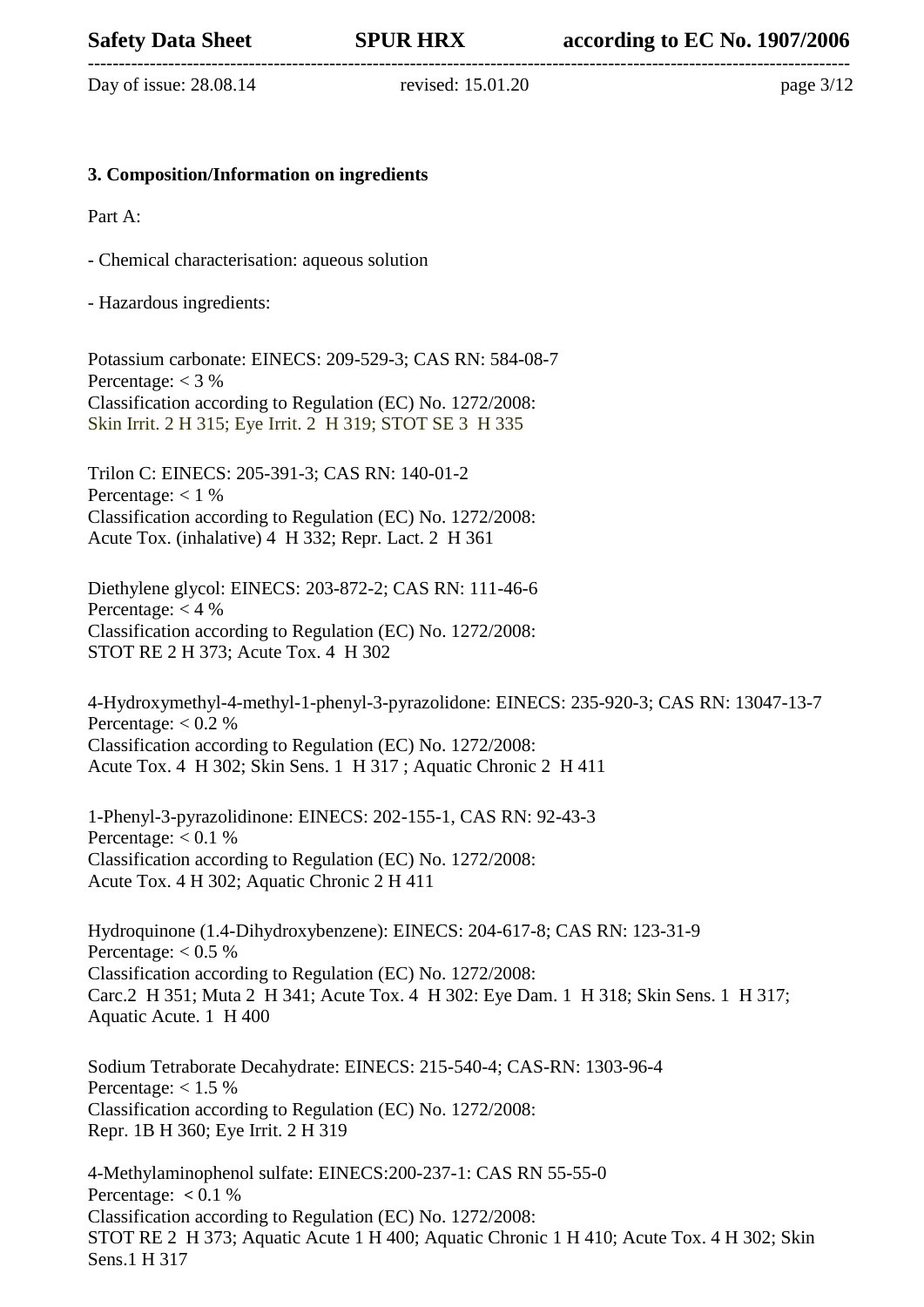Day of issue: 28.08.14 revised: 15.01.20 page 4/12

Hydroquinone sulfonic acid (potassium salt): EINECS: 244-584-7; CAS RN: 21799-87-1 Percentage:  $<$  3.5 % Classification according to Regulation (EC) No. 1272/2008: Eye Irrit. 2 H 319; Skin Sens. 1 H 317

- Additional reference: The wording of the hazard warnings can be looked up under section 16.

Part B:

- Chemical characterisation: aqueous solution

- Hazardous ingredients:

Sodium Hydroxide: EINECS 215-185-5; CAS RN: 1310-73-2 Percentage:  $< 1 \%$ Classification according to Regulation (EC) No. 1272/2008: Met. Corr. 1 H 290; Skin corr. 1A H 314

Trilon C: EINECS: 205-391-3; CAS RN: 140-01-2 Percentage:  $<$  2 % Classification according to Regulation (EC) No. 1272/2008: Acute Tox. (inhalative) 4 H 332; Repr. Lact. 2 H 361

Potassium Thiocyanate: EINECS: 206-370-1; CAS RN: 333-20-0 Percentage:  $< 2.5 \%$ Classification according to Regulation (EC) No. 1272/2008: Acute Tox. 4 H 302; H 312; H 332; Aquatic Chronic 3 H 412

Potassium carbonate: EINECS: 209-529-3; CAS RN: 584-08-7 Percentage:  $<$  7 % Classification according to Regulation (EC) No. 1272/2008: Skin Irrit. 2 H 315; Eye Irrit. 2 H 319; STOT SE 3 H 335

Sodium Tetraborate Decahydrate: EINECS: 215-540-4; CAS-RN: 1303-96-4 Percentage:  $< 1. \%$ Classification according to Regulation (EC) No. 1272/2008: Repr. 1B H 360; Eye Irrit. 2 H 319

- Additional reference: The wording of the hazard warnings can be looked up under section 16.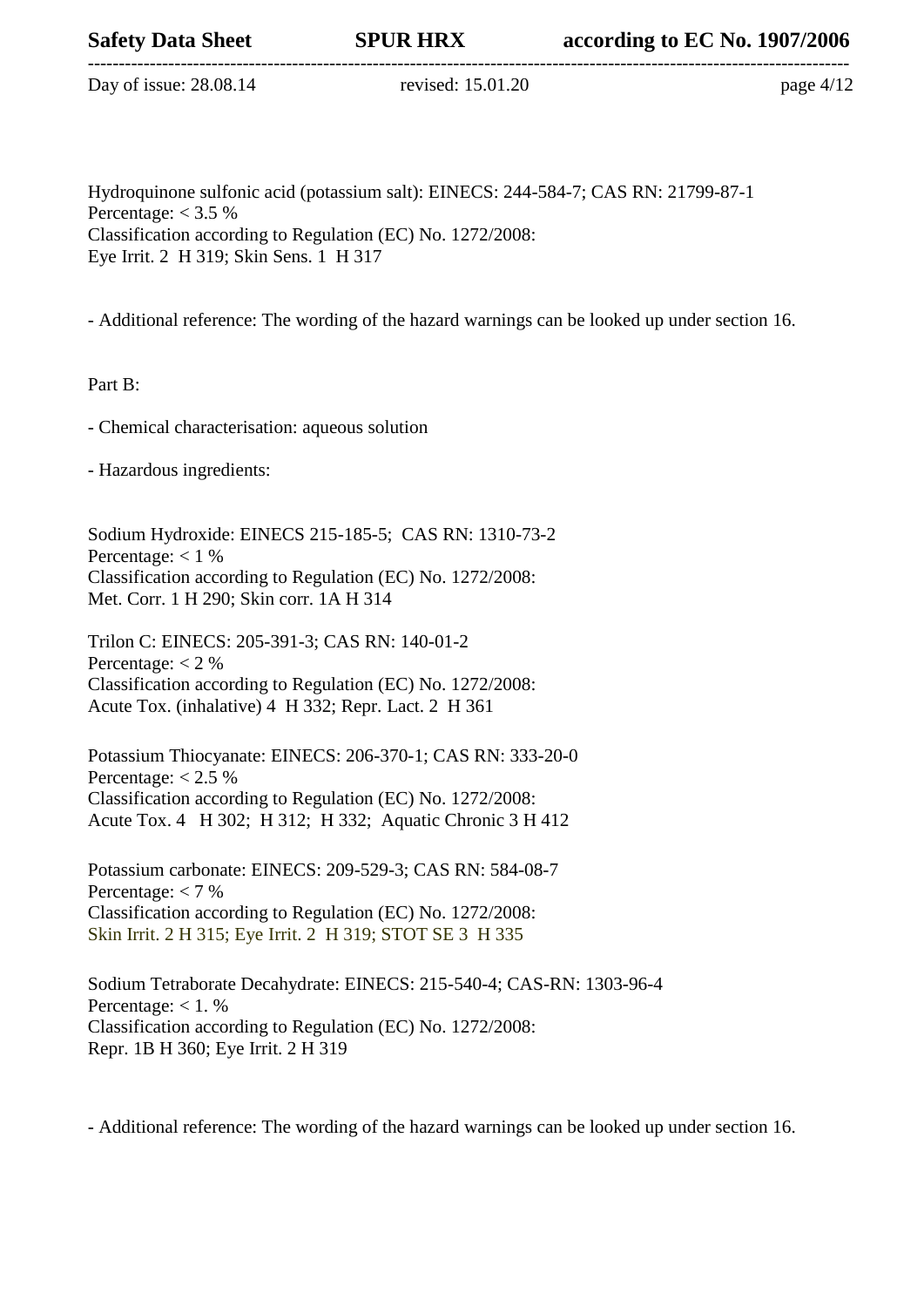--------------------------------------------------------------------------------------------------------------------------- Day of issue: 28.08.14 revised: 15.01.20 page 5/12

### **4. First-aid measures**

- General information: Remove items of clothing contaminated by the product immediately.

- Inhalation: Move affected person to fresh air and keep at rest. In case of persistent complaints seek medical advice.

- Skin contact: Wash off thoroughly with plenty of water.

- Eye contact: Remove contact lenses, open eyelids, flush thoroughly with water and consult a doctor.

- Ingestion: If swallowed, rinse mouth and drink plenty of water. Do not induce vomiting. Seek medical advice.

- Special information for your doctor: None.

## **5. Fire-fighting-measures**

- Suitable extinguishing media: CO2, extinguishing powder, water spray. Fight larger fires with water spray jets or alcohol-resistant foam.

- Non suitable extinguishing media: None

- Specific Hazards: Hazardous combustion products: sulphur dioxide

- Protective equipment: Do not inhale explosion and combustion gases. Wear breathing apparatus and protective clothing.

- Particular fire and explosion hazards: None

# **6. Accidental release measures**

- Personal precautions: Provide for sufficient ventilation.

- Environmental precautions: Do not empty into drains; prevent the product from contaminating surface or ground water. If waters or sewage are contaminated, report to the competent authorities. Dilute with plenty of water.

- Methods for cleaning up: Absorb with a liquid-binding agent (sand, mountain flour, acid binding agent, universal binding agent, sawdust). Sweep up and store in suitable container, dispose of contaminated material as waste labelled according to waste law in force.

- Additional information: Flush residues with water.

# **7. Handling and storage**

# **- Handling:**

**-** Safe handling: Provide for proper ventilation in work area. Avoid long-term and repeated skin contact; no special measures required if used properly.

**-** Fire and explosion control: No special measures required.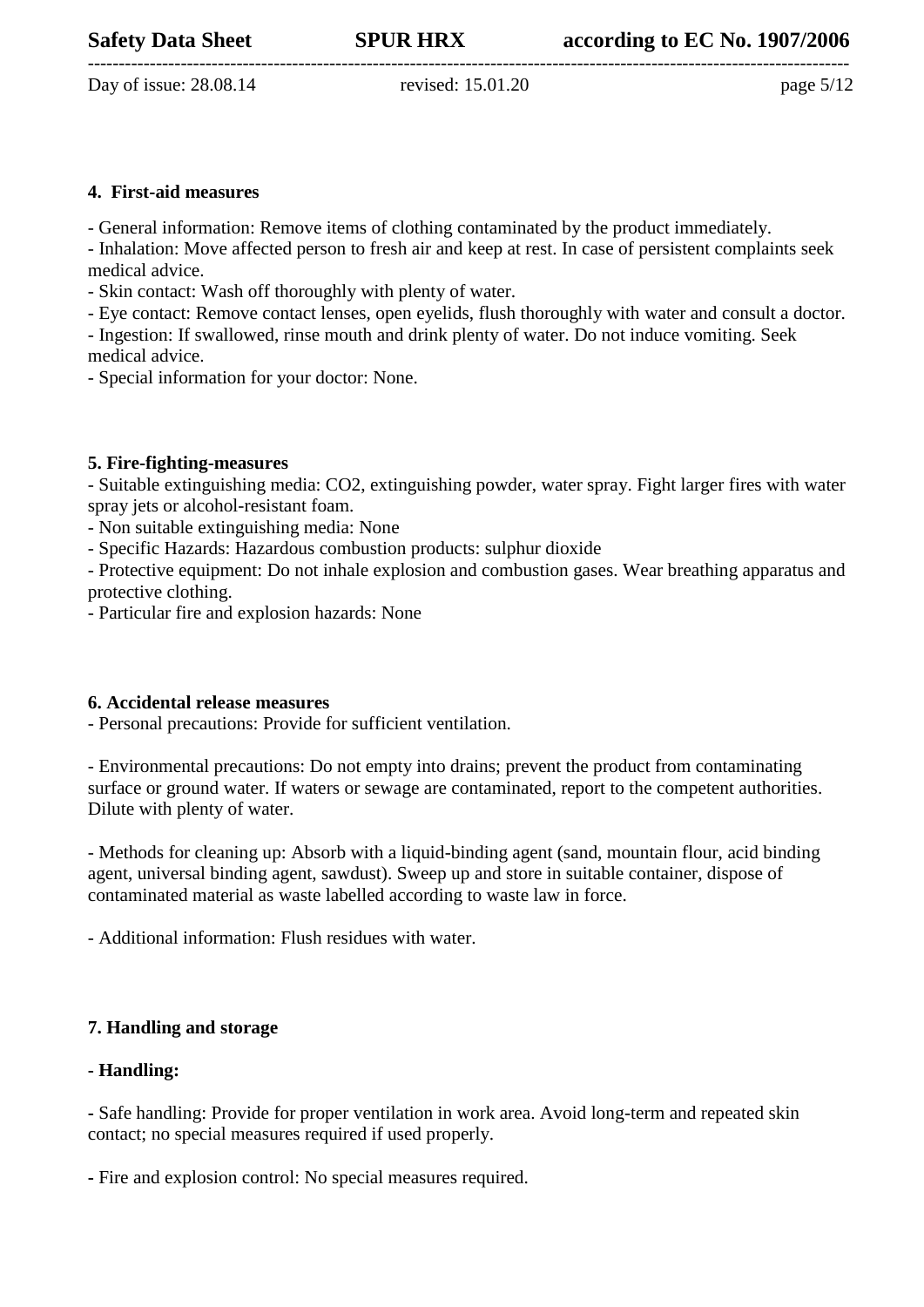Day of issue: 28.08.14 revised: 15.01.20 page 6/12

---------------------------------------------------------------------------------------------------------------------------

# **- Storage:**

**-** Storage facilities and containers: No specific requirements.

**-** Storage with other substances: Do not store with acids, strong oxidants, and food.

## **- Further information on storage conditions:**

**-** Store in well-sealed containers cool and dry. Store away from heat and direct sunlight. Do not expose to light. Keep locked up and out of reach of children. Recommended storage temperature: 5 to 15° C.

#### **- Storage class:**

**-** Classification according to Ordinance on Industrial Safety and Health: not applicable

## **8. Exposure controls/personal protection**

**-** Additional information for system design**:** None

| - Components with workplace-specific control parameters: |                                           |  |  |
|----------------------------------------------------------|-------------------------------------------|--|--|
| 111-46-6 Diethylene glycol Part A)                       |                                           |  |  |
| MAC (Germany)                                            | $44 \text{ mg/m}^3$ ; $10 \text{ ml/m}^3$ |  |  |
|                                                          | $4(I)$ ; DFG, Y                           |  |  |
| 1303-96-4 Sodium Tetraborate Decahydrate (Part A)        |                                           |  |  |
| MAC (Germany)                                            | $0,5 \text{ mg/m}^3$ ;                    |  |  |
|                                                          | $2(I)$ ; AGS, Y, 10;                      |  |  |

| - Personal protective equipment:                                                                          |  |  |  |
|-----------------------------------------------------------------------------------------------------------|--|--|--|
| General protection and hygiene measures: Wash hands before breaks and end of work. Do not                 |  |  |  |
| inhale gases, vapours, or aerosols. Avoid skin and eye contact.                                           |  |  |  |
| Respiratory protection: Not required.                                                                     |  |  |  |
| Hand Protection: Wear protective gloves made from materials impermeable and resistant to the              |  |  |  |
| product/substance/preparation. The materials have to be chosen with due regard to penetration             |  |  |  |
| times, permeation rates, and degradation.                                                                 |  |  |  |
| Glove material: The choice of a suitable glove not only depends on the material, but also on further      |  |  |  |
| quality features and may vary from manufacturer to manufacturer. As the product is a preparation          |  |  |  |
| composed of a number of substances, the stability of the glove materials is not predictable and,          |  |  |  |
| therefore, needs to be tested before use. The liquid tightness of the glove has to be tested before it is |  |  |  |
| used again. Due to a lack of testing, no glove material can be recommended for the                        |  |  |  |
| product/substance/preparation.                                                                            |  |  |  |
| Penetration time of the glove material: The exact breakthrough time can be given by the protective        |  |  |  |
| gloves manufacturer and is to be observed.                                                                |  |  |  |
| Glove material<br>breakthrough time<br>layer thickness                                                    |  |  |  |
| Butyl rubber: $> 480 \text{ min}$<br>$\geq 0.4$ mm                                                        |  |  |  |
| Nitrile Rubber: $> 480$ min<br>$\geq 0.38$ mm                                                             |  |  |  |
| $> 240$ min<br>$\geq 0.65$ mm<br>Neoprene:                                                                |  |  |  |
| Eye Protection: Wear safety goggles.                                                                      |  |  |  |
| Skin/body protection: Wear protective clothing.                                                           |  |  |  |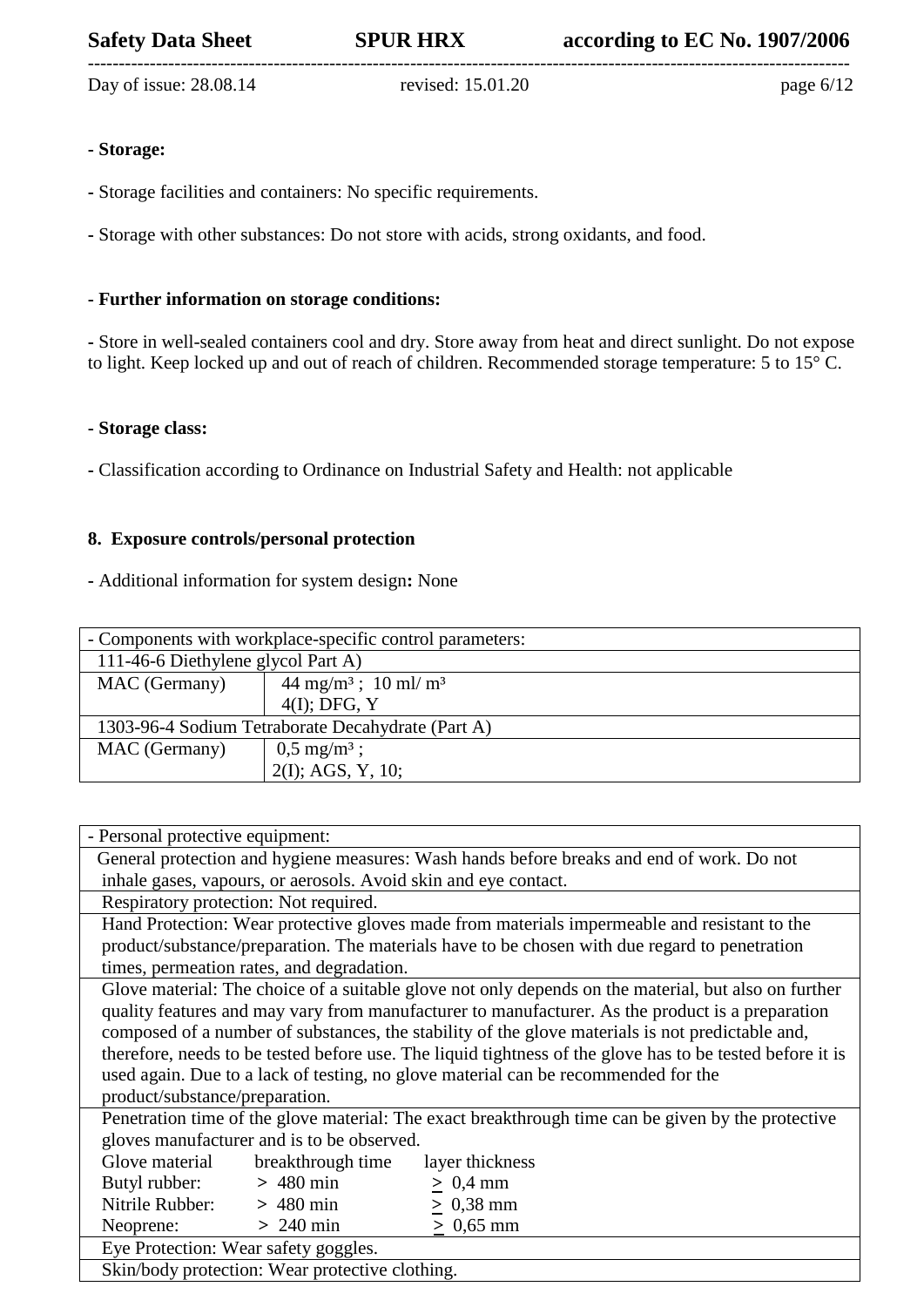Day of issue: 28.08.14 revised: 15.01.20 page 7/12

# **9. PHYSICAL AND CHEMICAL PROPERTIES**

| - General information                    | Part A           | Part B                   |
|------------------------------------------|------------------|--------------------------|
| Form:                                    | liquid           | liquid                   |
| Colour:                                  | yellow           | uncoloured               |
| Odour:                                   | specific         | odourless                |
| - Change of state                        |                  |                          |
| Melting point / melting range            | not determined   | not determined           |
| Boiling point / boiling range            | $>100^{\circ}$ C | $>100^{\circ}$ C         |
| - Flash point                            | not applicable   | not applicable           |
| - Auto-flammability                      | $no \sim$        | $no \sim$                |
| - Explosion hazard                       | $no \sim$        | $no \sim$                |
| - Vapour pressure at $20^{\circ}$ C      | not specified    | not specified            |
| - Density at 20° C                       | 1.23 $g/cm^3$    | $1,13$ g/cm <sup>3</sup> |
| - Solubility in / miscibility with water | complete         | complete                 |
| -pH-value at $20^{\circ}$ C              | 9.7              | 11.4                     |
| - Solvent content                        |                  |                          |
| Organic solvent:                         | $0.0\%$          | 0.0 %                    |
| Water:                                   | 69.2 %           | 83.4 %                   |
| VOC (EC):                                | 0.0 %            | 0.0 %                    |
| - Solids content:                        | 30,8%            | 16.6 %                   |

# **10. Stability and reactivity**

- Thermal decomposition/conditions to avoid:
- No decomposition when used properly.
- Materials to avoid: Strong acids and oxidising agents
- Hazardous reactions: No hazardous reactions known.
- Hazardous decomposition products: no hazardous decomposition products known.

# **11. Toxicological information**

Part A:

- Acute toxicity - Classification relevant LD/LC50 values: 123-31-9 Hydroquinone Oral: LD50 320 mg/kg (rat) 13047-13-7 4-Hydroxymethyl-4-methyl-1-phenyl-3-pyrazolidone Oral: Dermal: LD50 LD50 1000 mg/kg (rat)  $>$  2000 mg/kg (rat) 92-43-3 1-Phenyl-3-pyrazolidinone Oral: LD50 200 mg/kg (rat)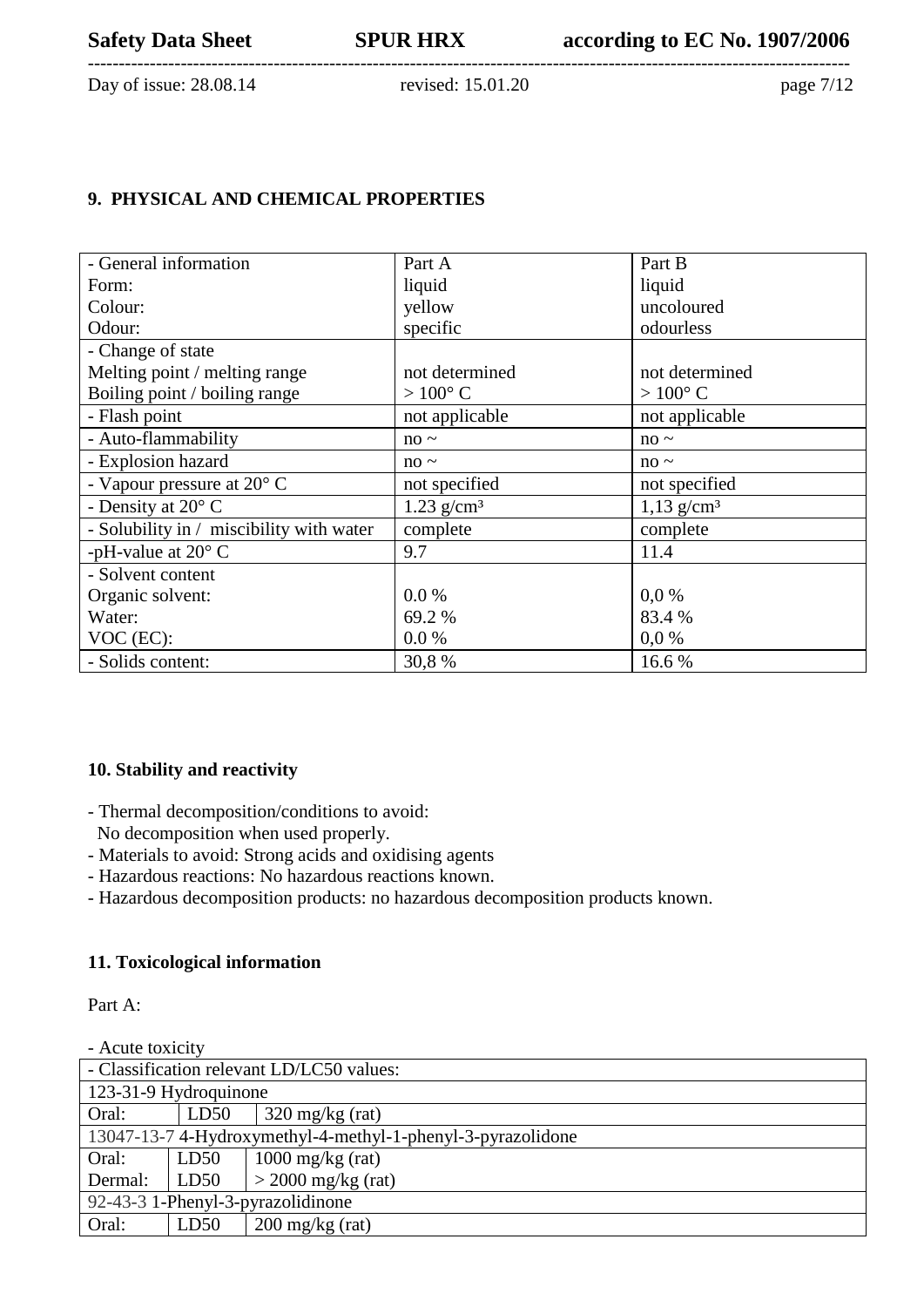--------------------------------------------------------------------------------------------------------------------------- Day of issue: 28.08.14 revised: 15.01.20 page 8/12

| 140-01-2 Trilon C                        |                  |                                           |  |
|------------------------------------------|------------------|-------------------------------------------|--|
| Oral:                                    | LD50             | $4550$ mg/kg (rat)                        |  |
| Dermal:                                  | LD50             | $>$ 2000 mg/kg (rat)                      |  |
| Inhalative:                              | LC50             | 4 h $1000 - 5000$ mg/m <sup>3</sup> (rat) |  |
| 111-46-6 Diethylene glycol               |                  |                                           |  |
| Oral:                                    | LD50             | 12565 mg/kg $(rat)$                       |  |
| Oral:                                    | LDL <sub>o</sub> | $1000 \text{ mg/kg}$ (human)              |  |
| 584-08-7 Potassium carbonate             |                  |                                           |  |
| Oral:                                    | LD50             | $>$ 2000 mg/kg (rat)                      |  |
| 1303-96-4 Sodium Tetraborate Decahydrate |                  |                                           |  |
| Oral:                                    | LD50             | $2660$ mg/kg (rat)                        |  |
| Dermal:                                  | LD50             | $>$ 2000 mg/kg (rabbit)                   |  |

- Primary irritant effect:

- Skin: Irritant effect possible

- Eye: Irritant effect possible

- Sensitisation: May cause sensitisation by skin contact

Part B:

| Acute toxicity |  |
|----------------|--|
|----------------|--|

| - Classification relevant LD/LC50 values: |                                                   |                                          |  |
|-------------------------------------------|---------------------------------------------------|------------------------------------------|--|
|                                           | 140-01-2 Trilon C                                 |                                          |  |
| Oral:                                     | LD50                                              | $4550$ mg/kg (rat)                       |  |
| Dermal:                                   | LD50                                              | $>$ 2000 mg/kg (rat)                     |  |
| Inhalative:                               | 4 h $1000 - 5000$ mg/m <sup>3</sup> (rat)<br>LC50 |                                          |  |
|                                           |                                                   | 333-20-0 Potassium Thiocyanate           |  |
| Oral:                                     | LD50                                              | $854 \text{ mg/kg}$ (rat)                |  |
| 1310-73-2 Sodium Hydroxide                |                                                   |                                          |  |
| Oral:                                     | LD50                                              | $2000 \frac{\text{mg}}{\text{kg}}$ (rat) |  |
| 584-08-7 Potassium carbonate              |                                                   |                                          |  |
| Oral:                                     | LD50                                              | $>$ 2000 mg/kg (rat)                     |  |
| 1303-96-4 Sodium Tetraborate Decahydrate  |                                                   |                                          |  |
| Oral:                                     | LD50                                              | $2660$ mg/kg (rat)                       |  |
| Dermal:                                   | LD50                                              | $>$ 2000 mg/kg (rabbit)                  |  |
| $\mathbf{r}$ .                            |                                                   |                                          |  |

- Primary irritant effect:

- Skin: Irritant effect.

- Eye: Irritant effect.

- Sensitisation: No sensitising effects known.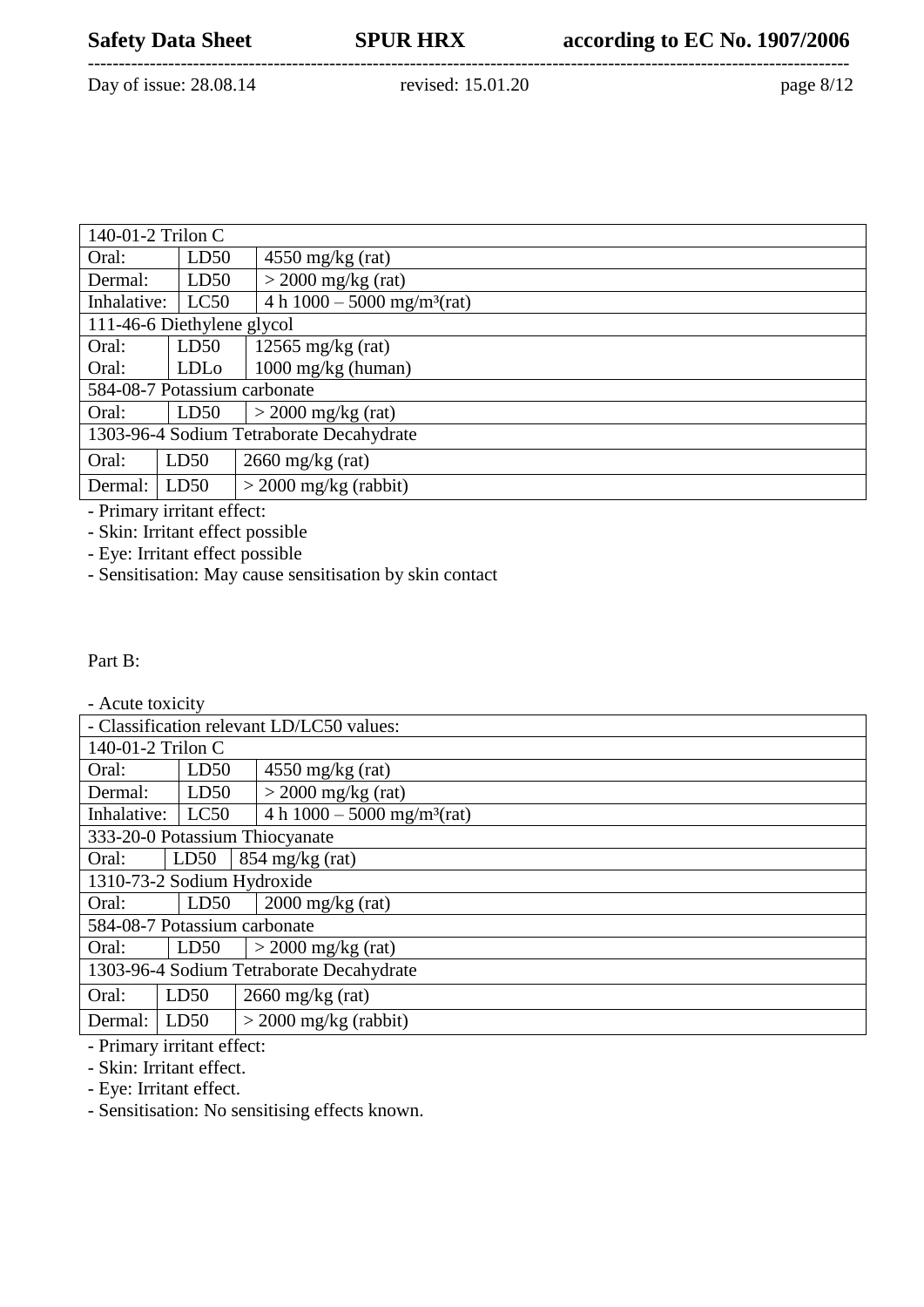--------------------------------------------------------------------------------------------------------------------------- Day of issue: 28.08.14 revised: 15.01.20 page 9/12

## **12. Ecological information**

Part A:

| - Ecotoxicity                                               |                                                           |  |  |
|-------------------------------------------------------------|-----------------------------------------------------------|--|--|
|                                                             | - Aquatic toxicity                                        |  |  |
|                                                             | 123-31-9 Hydroquinone                                     |  |  |
| EC50                                                        | 48h: 0.29 mg/l (daphnia magna)                            |  |  |
| LC50                                                        | 96h: 0.044 mg/l (Pimepales promelas)                      |  |  |
| 13047-13-7 4-Hydroxymethyl-4-methyl-1-phenyl-3-pyrazolidone |                                                           |  |  |
| EC50                                                        | 24h: 7.1 ppm (Daphnia magna)                              |  |  |
| LC50                                                        | $1 - 10$ mg/l (fish fathead minnow / Pimephales promelas) |  |  |
| LC50                                                        | 35 mg/l (fish ide / Leuciscus idus auratus Bade)          |  |  |
| LC50                                                        | 96h: 32 ppm (fish rainbow trout / Onchorhynchus mykiss)   |  |  |
|                                                             | 92-43-3 1-Phenyl-3-pyrazolidinone                         |  |  |
| LC50                                                        | 96h: 5 mg/l (Pimepales promelas, fish)                    |  |  |

- Remark: Harmful to fish

- General Information:

Water hazard class 2 (self-assessment according to VwVwS(German administrative regulation regarding water pollutants)): Hazardous to water.

Do not empty into drains; do not let product contaminate ground water, waters or sewage. Harmful to aquatic organisms.

### Part B:

| - Aquatic toxicity         |                                      |  |  |
|----------------------------|--------------------------------------|--|--|
| 1310-73-2 Sodium Hydroxide |                                      |  |  |
| EC50                       | $\vert$ 48h: 40.4 mg/l (crustacea)   |  |  |
| LC50                       | 96h: 196 mg/l (fish)                 |  |  |
|                            | 333-20-0 Potassium Thiocyanate       |  |  |
| EC50                       | 48h: 11 mg/l (Daphnia magna)         |  |  |
| LC50                       | 96h: 100 mg/l (Onchorhynchus mykiss) |  |  |
|                            |                                      |  |  |
|                            |                                      |  |  |

- Remark: Harmful to fish

- General Information:

Water hazard class 2 (self-assessment according to VwVwS(German administrative regulation regarding water pollutants)): Hazardous to water.

Do not empty into drains; do not let product contaminate ground water, waters or sewage. Harmful to aquatic organisms.

# **13. Disposal considerations**

- Product:

- Recommendation: Do not dispose of the product through household waste. Do not let product contaminate sewage.

| - European Waste Directory                           |  |
|------------------------------------------------------|--|
| 090101 water-based developer and activator solutions |  |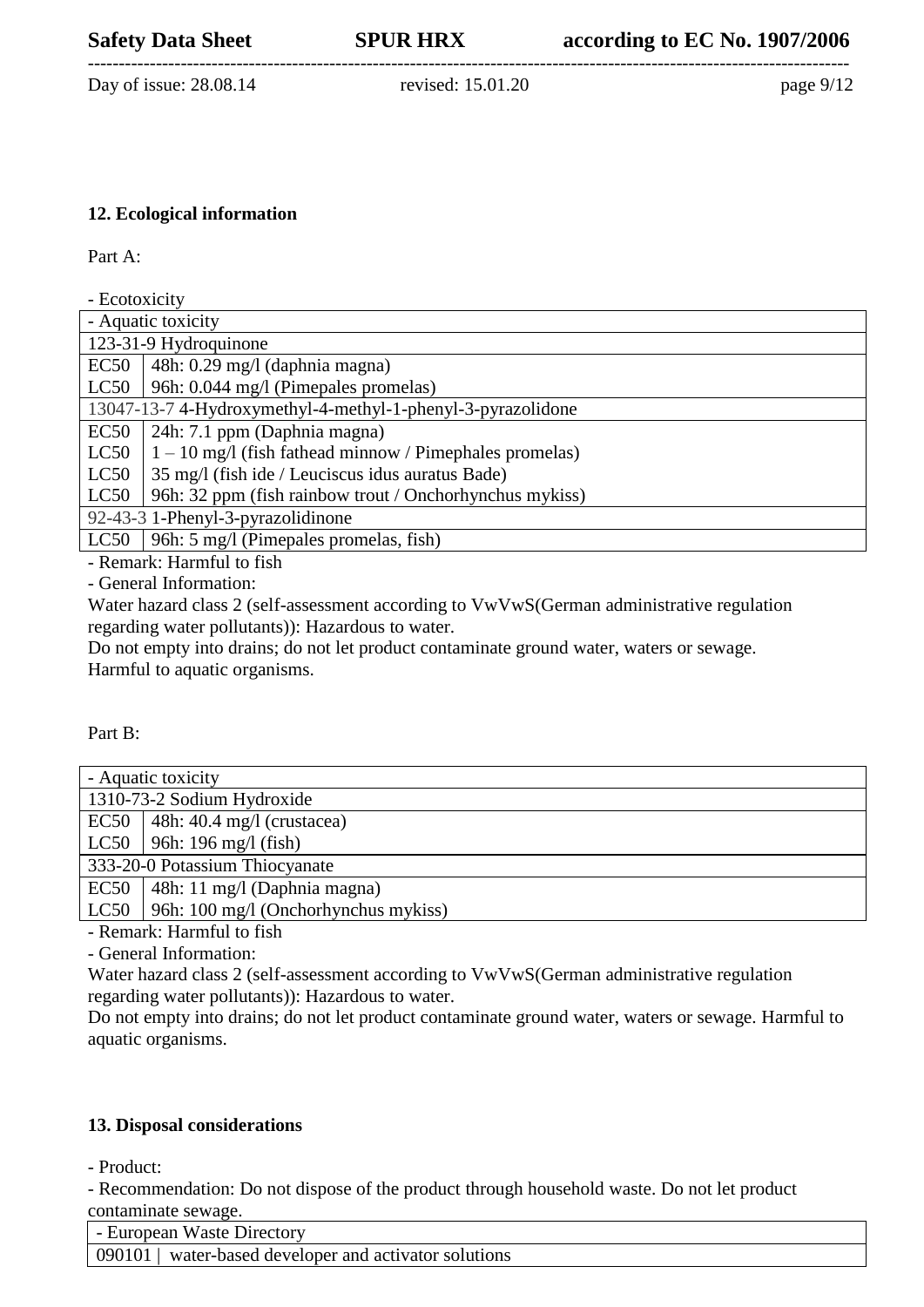--------------------------------------------------------------------------------------------------------------------------- Day of issue: 28.08.14 revised: 15.01.20 page 10/12

- Uncleaned packaging:
- Recommendation: Disposal according to official regulations and requirements.
- Recommended cleaning agent: Water, if necessary, with cleaning agent.

## **14. Transport information**

| - Land transport ADR/RID and GGVS/GGVE (cross-border/inland): |
|---------------------------------------------------------------|
| - ADR/GGVS/E class: No dangerous good, not classified         |
| - Maritime transport IMDG/GGVSea:                             |
| - IMDG/GGVSea-class: No dangerous good, not classified        |
| - Marine pollutant: No                                        |
| - Air transport ICAO-TI and IATA-DGR:                         |
| - ICAO/IATA class: No dangerous good, not classified          |
| - UN "Model Regulation" : No dangerous good, not classified   |

# **15. Regulatory information**

Designation according to EC guidelines: The mixture is classified and labelled according to the CLP Regulation (EC) No. 1272/2008:

Both parts:

- Hazard pictograms



- Signal word: Warning
- Hazard statements
- H 302 Harmful if swallowed
- H 315 Causes skin irritation
- H 317 May cause an allergic skin reaction
- H 319 Causes serious eye irritation
- H 412 Harmful to aquatic life with long lasting effects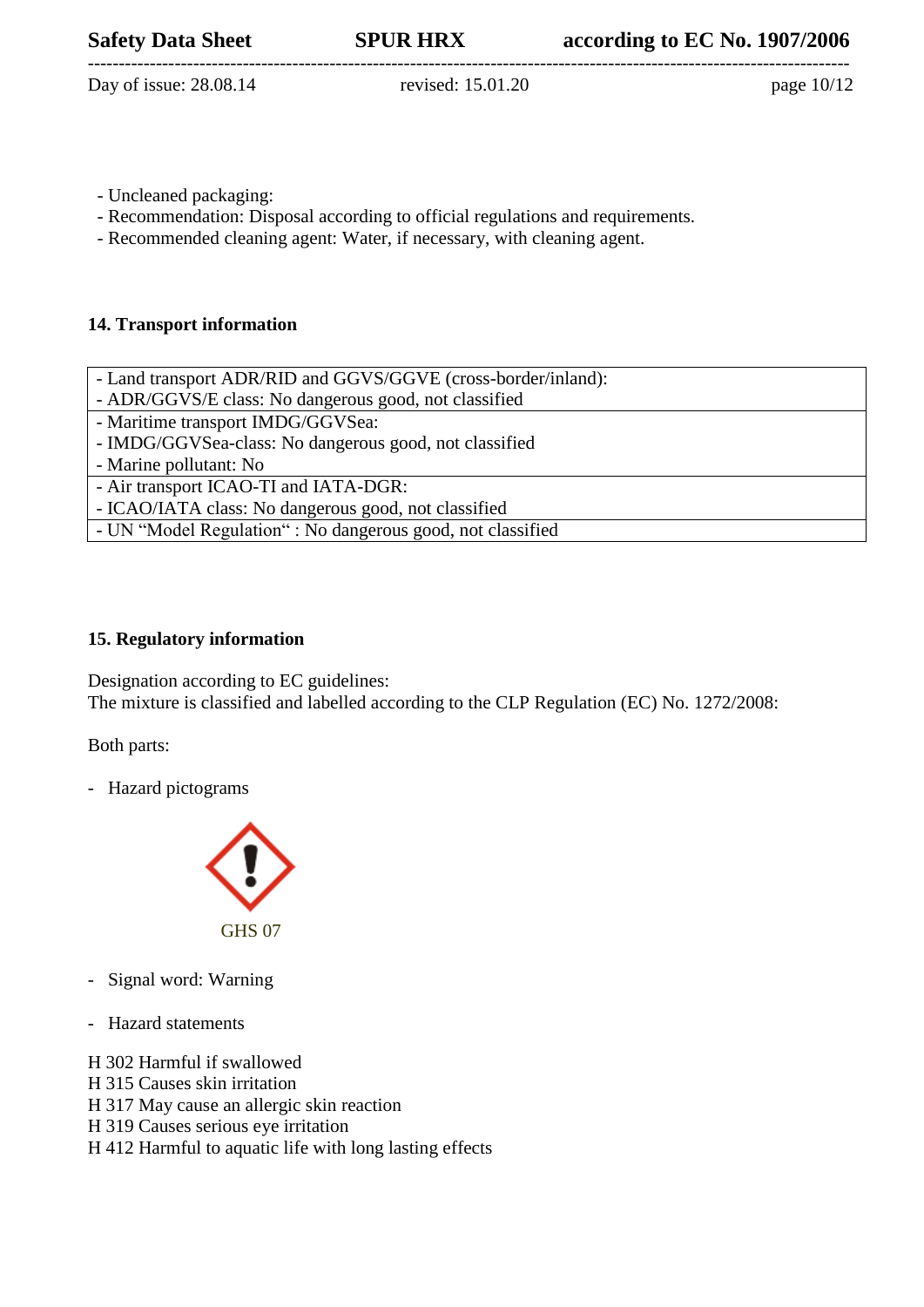---------------------------------------------------------------------------------------------------------------------------

Day of issue: 28.08.14 revised: 15.01.20 page 11/12

- Precautionary statements

P 273 Avoid release to the environment

P 301 + P 312 IF SWALLOWED: Call a POISON CENTER or doctor/physician if you feel unwell P 302 + P 352 IF ON SKIN: Wash with plenty of soap and water P 305 + P 351 + P 338 IF IN EYES: Rinse cautiously with water for several minutes. Remove contact lenses, if present and easy to do. Continue rinsing P 337 + P 313 If eye irritation persists: Get medical advice/attention

Special designation of certain preparations: Contains Hydroquinone **<** 0.5 %

National regulations:

Classification according to Ordinance on Industrial Safety and Health (BetrSichV): - Water hazard class (according VwVwS): Water hazard class 2 (self-assessment): hazardous to water (Both parts)

Technical Instructions on Air Quality (Part A): Technical Instructions on Air Quality (Part B):

| Class | Percentage $(\% )$ | Class | Percentage $(\% )$ |
|-------|--------------------|-------|--------------------|
| Water | 69.2               | Water |                    |
|       | 0.4                |       |                    |

# **16. Other information**

The data given in this safety data sheet is based on our present knowledge. It does not guarantee any specific product features and does not establish a contractual legal relationship.

- Relevant H statements:
	- H 290 May be corrosive to metals
	- H 302 Harmful if swallowed
	- H 312 Harmful in contact with skin
	- H 314 Causes severe skin burns and eye damage
	- H 315 Causes skin irritation
	- H 317 May cause an allergic skin reaction
	- H 318 Causes serious eye damage
	- H 319 Causes serious eye irritation
	- H 332 Harmful if inhaled
	- H 335 May cause respiratory irritation
	- H 341 Suspected of causing genetic defects
	- H 351 Suspected of causing cancer
	- H 360 May damage fertility or the unborn child
	- H 361 Suspected of damaging fertility or the unborn child
	- H 373 May cause damage to organs through prolonged or repeated exposure
	- H 400 Very toxic to aquatic life
	- H 410 Very toxic to aquatic life with long lasting effects
	- H 411 Toxic to aquatic life with long lasting effects
	- H 412 Harmful to aquatic life with long lasting effects